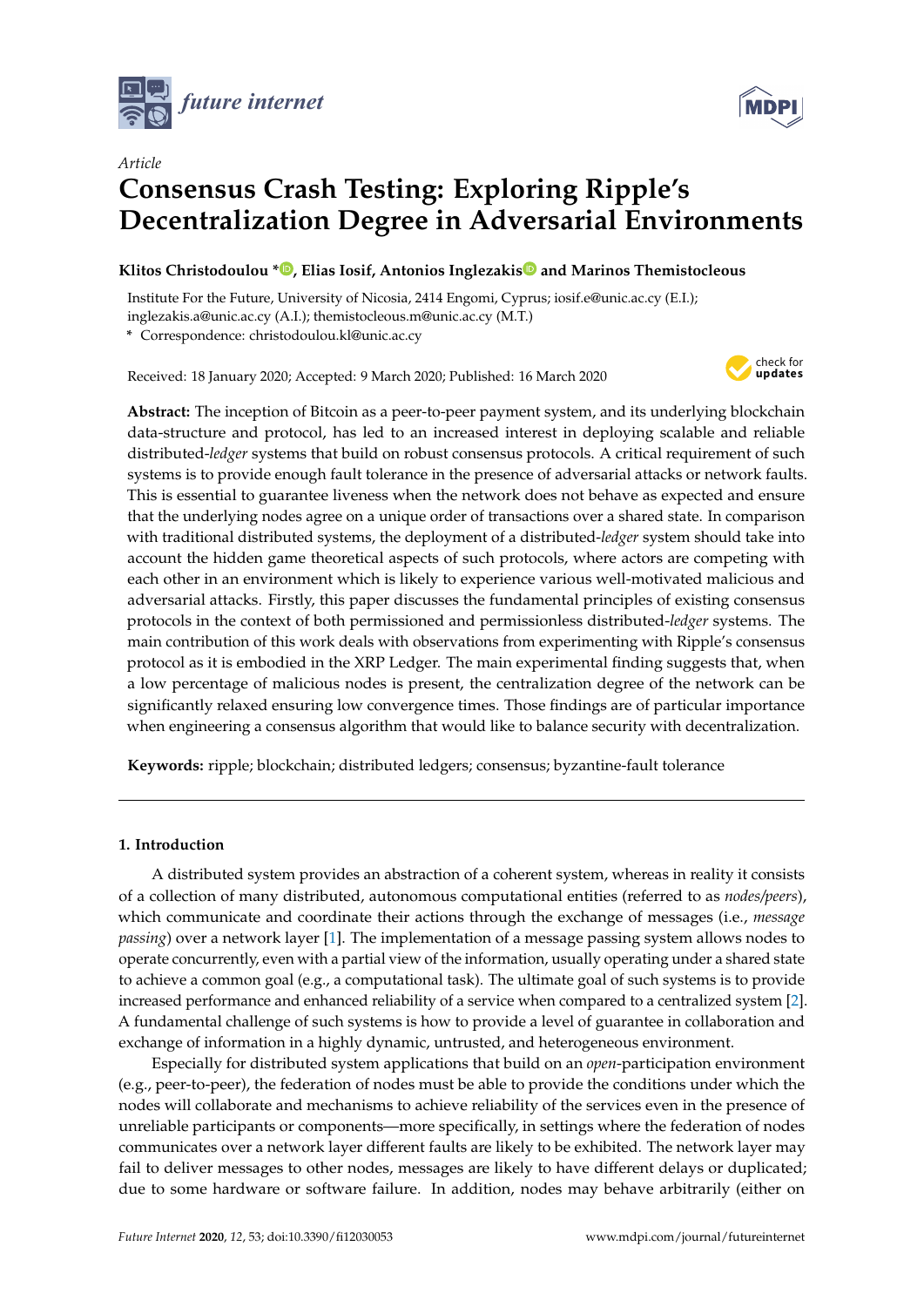purpose or due to a malicious attack) and not conform to the rules of the protocol, e.g., either by sending malicious messages and/or not responding to other messages. These malicious attacks and software/hardware faults are common in distributed settings, especially in open participation systems that consist of independent actors in a highly scalable and dynamic environment. In the literature, such faults are referred to as *Byzantine* [\[3](#page-9-2)[,4\]](#page-9-3) with a significant body of work on algorithms that enable Byzantine fault-tolerance on such systems (e.g., [\[5–](#page-9-4)[7\]](#page-10-0)), despite the failure of a limited number of their components [\[8\]](#page-10-1).

To enable collaboration between a set of federated nodes, a fundamental challenge is for the nodes to agree with *finality* on some data upon which some other computational process will be executed. Similar challenge exists in unreliable distributed databases where the system needs to decide on whether to commit a data transaction to the state of the database or to abort it [\[2](#page-9-1)[,8\]](#page-10-1). This problem is realized as the *agreement problem* where the challenge is not *what* the processes will be agreeing on but how all processes reach the *same* conclusion (i.e., *consensus* (the state in which nodes in a distributed system reach final agreement)), in the presence of faults where distinct nodes are likely to receive conflicting conclusions [\[8\]](#page-10-1).

#### *1.1. The Blockchain Consensus Paradigm*

Bitcoin's data-structure (i.e., blockchain) builds on top of an open-participation, decentralized, and distributed group of nodes that collaborate under a federation. Their ultimate goal is to agree upon a global state which is made redundant to each peer. To put this into context, the decentralized property is implied from the disintermediation of the global state (i.e., the ledger) from any single entity, whereas the distributed nature of the protocol needs to guarantee that the ledger is persistent. In doing so, it is required that the protocol reaches *consensus* deciding on which data to append on the ledger—i.e., as blocks to the blockchain. In addition, several cryptographic functions are utilized for hashing and digital signatures to support the distributed transaction that are recorded securely to the network. Furthermore, the so-called *Nakamoto* consensus (i.e., Proof-of-Work (PoW) [\[9\]](#page-10-2)) adds another dimension to classical consensus protocols used in distributed systems. That is the *incentivization* dimension embedded to the protocol which also adds a self-governance layer to the system. This relates to the hidden *game-theoretical* aspects of blockchains where actors are insentivized (by a reward model) to participate to a computational race for validating a block of transactions by finding the solution to a hash puzzle [\[10\]](#page-10-3). This dimension implies a game among competing actors (in this context peers) that can either be *honest*, by following the protocol rules and remain active throughout the execution of the protocol, or *malicious*, by attempting to alter the state of the ledger and attempt to stretch the protocol to its limits, for maximizing their payoffs in the game.

Considering the aforementioned characteristics of the blockchain consensus paradigm, we expose the following set of key properties that consensus protocols tailored for blockchains should exhibit: (i) *liveness/utility*: requests to the services (e.g., execution of a smart contract or the distributed payment system using the native cryptocurrency) are accommodated for non-malicious actors (within a reasonable time delay), i.e., assumptions that guarantee forward progress of the network need to be in place; (ii) *agreement/consistency*: maintain a global truth of the *final* ledger that is resilient to faults caused by the potentially adversarial environment; and (iii) *termination*: all processes decide and define a total order of the blocks to be appended on the ledger, no two correct processes agree on different blocks at any given index, and thus preventing *double-spending* attacks (this prevention mechanism is utilizing cryptographic signatures and time-stamping techniques) [\[9\]](#page-10-2).

#### *1.2. Contribution*

In this work, we analyze the robustness of consensus algorithms proposed in private distributed ledgers specifically focusing in the context of the Ripple protocol. Following from a simulation analysis of Ripple's protocol consensus algorithm proposed by Schwartz et al. [\[11\]](#page-10-4), we conduct a first step regarding the identification of the optimal decentralization degree with respect to the consensus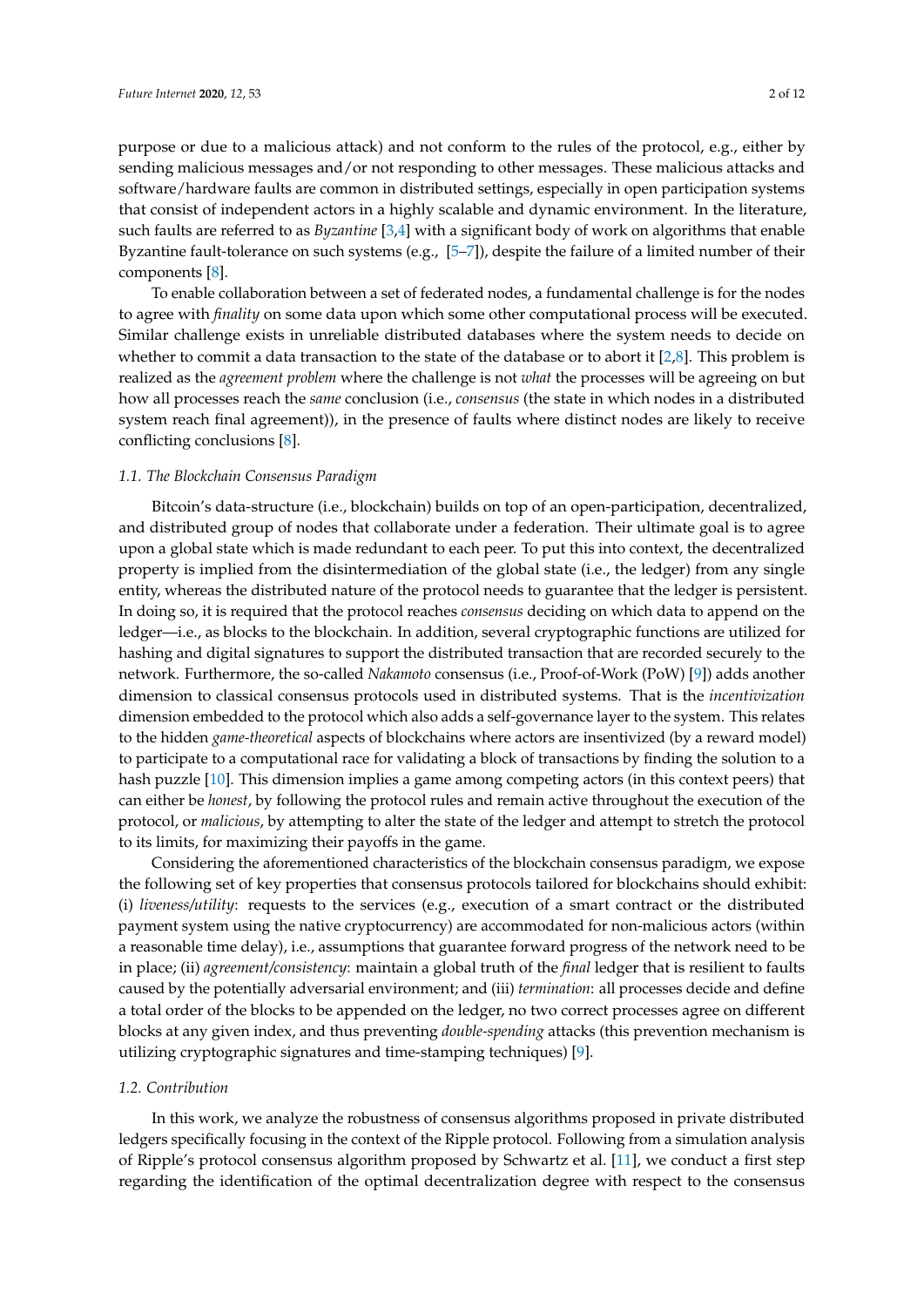time minimization in the presence of malicious nodes in the underlying network. Specifically, this is experimentally investigated by studying those network configuration parameters that characterize the decentralization character of the network.

The rest of this paper is organized as follows. In Section [2,](#page-2-0) an overview of the blockchain consensus paradigm is provided along with a series of key properties. The role of consensus protocols as safe-guarding mechanisms is explained in Section [3](#page-3-0) with reference to both permissioned and permissionless blockchains. The experimental part of this work focusing on a semi-permissioned network (Ripple) is described in Section [4,](#page-6-0) while the respective evaluation results are reported in Section [5.](#page-7-0) Section [6](#page-8-0) concludes the present work.

#### <span id="page-2-0"></span>**2. Blockchains an Encapsulation of a Distributed System**

A new class of distributed systems is encapsulated in various blockchain protocol implementations (such as, Blockchain-based or DAG (Direct Acyclic Graph)-based systems). Since the parameterization and components of such systems may differ, we refer to them with the more general term as Distributed Ledger Systems (DLS).

Compared to the performance of classical distributed systems, Bitcoin's consensus algorithm offers a high latency (10 min) for a transaction to be confirmed and appended to a block with a low throughput—in the order of ∼10 tx/s as the maximum time required for the protocol to confirm transactions. In general, this performance is far from optimal if compared with implementations of traditional distributed systems. However, this low performance of the Bitcoin protocol is exchanged with high *robustness*. We note that this robustness in public DLS is considered as a first-class citizen since the open-participation dimension is expected to motivate malicious actors thus stretching the protocol to its limits is expected. The *proof-of-work* algorithm safe-guards the protocol by maintaining an incentivized level of robustness (preventing double spending, etc.), which is theoretically difficult to scale [\[12\]](#page-10-5). In addition, we note that the challenge of robustness offered by consensus algorithms is closely related with the challenge of *decentralization* since consensus algorithms are offering a governance model to the system, which will eventually offer a safe reliable system.

Since the backbone of distributed-*ledger* systems is the *consensus* algorithm utilized, the design and deployment of such fault tolerant protocols should also consider ways for maintaining *low-latency* and *high-throughput* while at the same time guaranteeing enough security. This is an important factor especially for distributed payment systems, such as Ripple [\[11\]](#page-10-4) or other financial settlement networks. An effective strategy to deal with arbitrary component failures and malicious (adversarial actors) is *state machine replication* [\[13](#page-10-6)[–15\]](#page-10-7), e.g., variations of Paxos [\[16\]](#page-10-8) and Practical Byzantine Fault Tolerance (pBFT) [\[5\]](#page-9-4). We note that, for Byzantine fault tolerant (BFT) blockchain protocols and especially for open-participation, i.e., permissionless settings, such algorithms need to be adapted for the masses [\[7\]](#page-10-0) and beyond the challenges of *block size* and *block intervals* (e.g., [\[11](#page-10-4)[,17,](#page-10-9)[18\]](#page-10-10)).

In subsequent sections, we discuss the robustness of XRP's consensus protocol in the presence of malicious peers and how the UNL overlapping between peers influences the behavior of the network. We argue that this is critical for the XRP ledger since the current assumption of imposing a static UNL list, where validators are assumed to be incentivized enough to play honest, could challenge the reliability of the network (and possibly cause a network halt). Furthermore, we note that the robustness of the network in such a case is highly related with the demand of increasing the *decentralization* of the network as much as possible.

Despite the low performance of PoW and power consumption concerns, this implementation shared useful insights and led to a significant body of research work on combining PoW with other innovative ideas for BFT consensus protocols for the masses [\[7\]](#page-10-0). In principle, engineering consensus algorithms for DLSs are expected to consider the following: *How decentralized a DLS system should be? What is the role of the consensus algorithm to maintain an equilibrium among performance, robustness, and decentralization? How much should throughput be favored over latency?*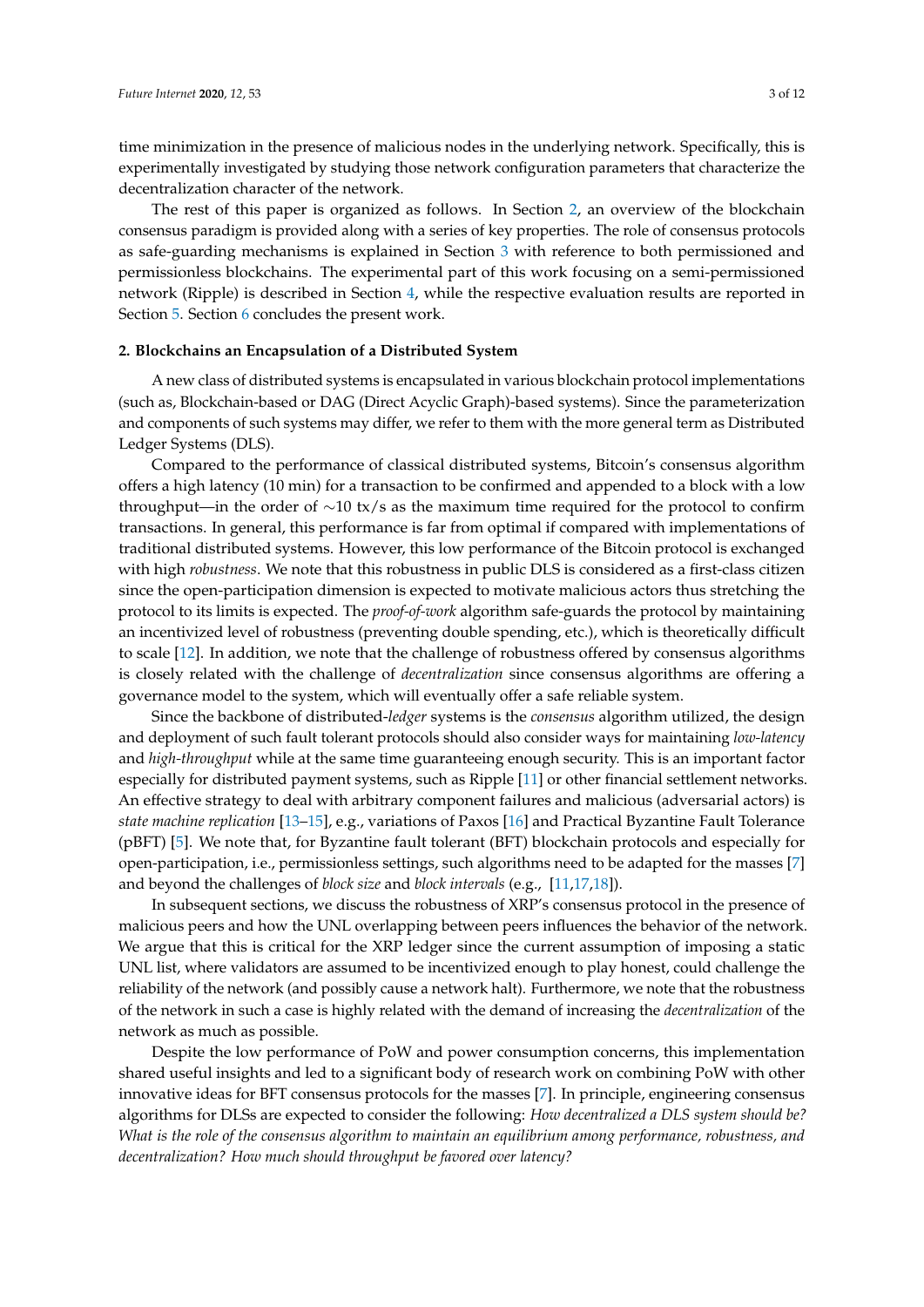### <span id="page-3-0"></span>**3. Byzantine Fault Tolerance for Distributed-Ledger Systems**

We describe above how consensus is the backbone of many distributed systems and position its fundamental role in distributed-*ledger* systems. Despite the importance of such algorithms to enable reliable distributed services, most research in the field has been studied in the context of controlled environments (where participants are static and known) with a limited body of work in the context of open networks, where the set of participants is dynamic and unknown (e.g., [\[19\]](#page-10-11)). This section positions consensus protocols in the context of safe-guarding distributed-*ledger* systems where reliability and resilience of such systems needs to be preserved even with sporadic participation. More specifically, for blockchain-based systems, the properties of *reliability*, *resilience*, and *security* are enhanced by *replicating* data from the ledger (for blockchain protocols, we consider that nodes need to reach agreement on a *linearly* ordered set of transactions) in many nodes [\[20\]](#page-10-12).

This section provides a discussion on the fundamental principles of the various consensus algorithms (or protocols) proposed in the literature. We first describe the two main categories of DLS based on access-control and consensus participation policy; the general categories are: (i) *permissionless*; and (ii) *permissioned*. The remainder of this section discusses Nakamoto consensus along with a discussion on the principles introduced by BFT variants.

#### *3.1. Permissionless*

Permissionless DLS (also known as *public*) focuses on a more democratic, decentralized policy for *network participation* that is not controlled by a central authority (or a governing body) to overlook the network authorization process. All participants are treated equally, and are free to join the network either as a client, *reading* or *writing* on the share state by invoking transactions, or participating in the consensus protocol, according to the rules implemented by the network. Usually, such open networks (e.g., Bitcoin and Ethereum) build on consensus protocols that assume some kind of voting power which is proportional to the resources dedicated to the network. More specifically, variations of such consensus protocols (e.g., implementing some Proof-of-*X* scheme [\[20,](#page-10-12)[21\]](#page-10-13)) are typically based on the possession of some commonly accessible resource (e.g., storage space or computational cycles, network token staking, etc.).

Such networks use a fair incentivization policy, embodied in the protocol, to encourage honest participation of entities. Typically, such policies offer some financial responsibility and reward. This is important to ensure the reliable operation of the network by encouraging honest actors to continuously participate. Especially for large scale, dynamic (in the sense that participants may join or leave the network at any point in time), and decentralized DLS, a well defined incentivization mechanism is considered critical to mitigate Sybil attacks, where some adversarial entity attempts to manipulate protocol rules (i.e., the consensus mechanism) with the use of many identities [\[22\]](#page-10-14) in creating a disproportionate control of the network. Bitcoin employs the idea of moderately hard puzzles [\[9\]](#page-10-2) as a mechanism to prevent such attacks where the identity of participants is highly prized respective to their computational power.

#### Nakamoto Consensus

One of the main challenges solved by the Bitcoin paper [\[9\]](#page-10-2) is the *double spending* problem, where users are prevented from spending the same virtual currency twice. Since there is no central authority to overlook the spending process, some form of agreement between the participants of a p2p network is required to agree on the ordering of transactions and their state. However, Nakamoto does not explicitly refer to the state replication paradigm this is implied since the ledger is commonly shared and replicated within all network participants. According to Xiao et al. [\[20\]](#page-10-12), Nakamoto consensus is comprised on the following rules: (1) block generation, which relates to the use of PoW to generate a hash result that satisfies a certain target; (2) Broadcasting, which relates to the gossiping rule of the protocol; (3) validation, which relates to the various validity checks for double spending and for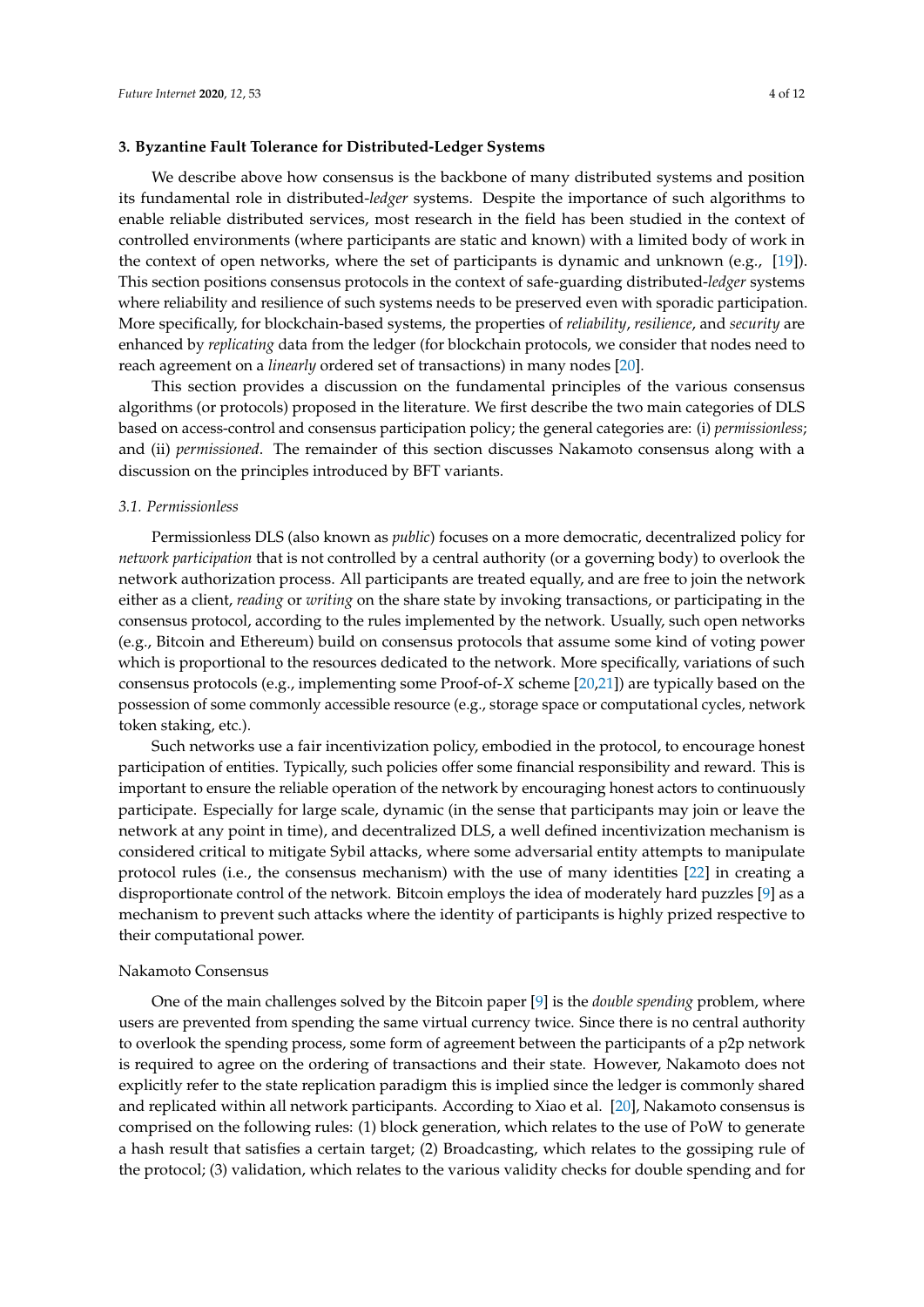validating the form of each transaction or block; (4) longest-chain rule, which relates to resolving any conflicting states of the shared ledger to achieve network consensus; and (5) incentives, which relates to the block rewards or transaction fees that are attached to the process. Overall, incentivization is used to enforce security in Bitcoin's PoW. We also note that in PoW a single leader is elected to propose a new block to be added on the chain, and that leader is selected probabilistically. Defining more leaders to propose blocks causes a *fork* to the state of the blockchain and thus a mechanism is required for its resolution (this is solved by the *longest-chain* rule). For this consensus proposal, an adversarial entity is required to poses computational power equal to 51% of the computational power of the network in order to control the network.

Although Nakamoto consensus (and in principle its variations) enable pseudonymous or anonymous entities to participate concurrently to the consensus process, the network suffers from scalability bounds that do not relate to the available computational power of the entire network. It has been argued that increasing the block size, to accommodate more transactions and thus more throughput, or attempting to decrease latency the network runs the risk into becoming more vulnerable to 51% attacks [\[21\]](#page-10-13).

## *3.2. Permissioned*

In a *permissioned* DLS, a governing body is authorizing access to the operations of the network only to known participants who are trusted (or semi-trusted). These participants are often controlled by a single entity or a consortium of entities [\[23\]](#page-10-15). The initiator of the network controls this close ecosystem and assigns privileges to entities for validating transactions, participating to the consensus process, writing on the ledger's data structure, and deploying smart contracts. Deployments of permissioned DLS are becoming a favorable solution for many protocols due to the fact that the set of nodes participating to the consensus body of the network can be restricted to a small set of trusted entities that can reach agreement in less time, thus providing an increased transaction throughput [\[24\]](#page-10-16). Compared to permissionless DLS, the additional security layer for access control, assignment of privileges to nodes, the requirement for revealing the identity of nodes, and the different model of governance makes this category suitable for private or internal business networks. A notable example of such a DLS is the Hyperledger Fabric [\[25\]](#page-10-17) that permits several roles to be assigned to nodes. In Fabric, there is a separation between linearly ordering transactions and execution of transactions that execute embedded code for smart contracts. This partitioning helps the network to avoid conflicts in atomic broadcast operations and ensure consistency. In the spectrum of permissioned DLS, there is also the subcategory of *semi-permissioned* systems where anyone can join the network and act as a validator towards maintaining their own world-state of the ledger.

#### 3.2.1. Ripple Consensus Protocol

A notable example of a *semi-permissioned* network is Ripple [\[11\]](#page-10-4) and the consensus protocol that it is embodied in the XRP Ledger. The consensus mechanism implemented by Ripple (known as the Ripple Consensus Algorithm (RPCA)) is influenced by the idea of a Byzantine quorum system [\[26\]](#page-10-18) where a minimum set of nodes (i.e., a quorum) collaborates to attain the agreement process. Specifically, for Ripple, the quorum is defined as a list of trusted nodes called the UNL. Each node that is trusted as a validating server to the XRP Ledger maintains its own UNL list and votes on transactions they support. Validating servers collaborate under a binding relationship and only trust the votes cast by other servers included in their UNL. Transactions that are broadcasted to the network are collected by the validating servers that are the ones that participate in the consensus. These transactions are then exchanged with the other validating servers for the creation of a candidate set of transactions. In brief, the process for advancing the ledger is done periodically in rounds and with voting from the nodes that are part of each validating server's UNL list [\[27\]](#page-10-19). For RPCA, each node defines a minimum number of agreeing nodes, denoted by *q*, in the UNL list before committing to a decision. This is set to  $q_i = 0.8$ , which means that 80% of the UNL list must agree. According to Chase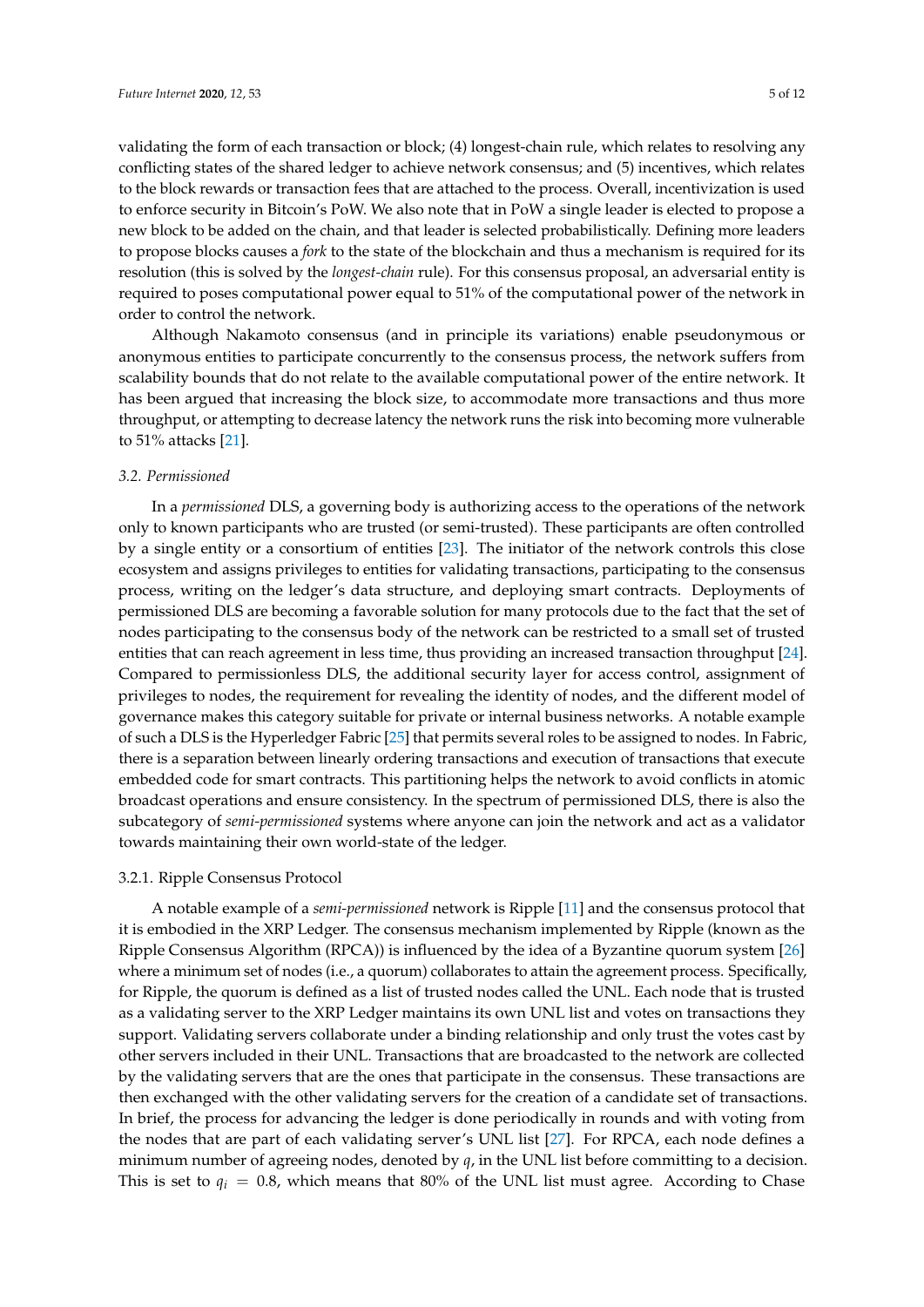et al. [\[27\]](#page-10-19), the network can tolerate *f* < *n*/5, where, *n* is the number of nodes and *f* is the number of byzantine (faulty) nodes. Typically, a classical BFT protocol can tolerate *f* < (*n* − 1)/3. It is argued that Ripple is trading fault tolerance capabilities of the network in an attempt to increase performance. In addition, the high level of synchrony assumed by the nodes participating in Ripple's UNL list might be restrictive in environments of low trust [\[20,](#page-10-12)[24\]](#page-10-16). In addition, this impacts on the decentralization of the Ripple's network.

In terms of network participation, anyone can deploy an instance of the Ripple network [\(https:](https://github.com/ripple/rippled) [//github.com/ripple/rippled\)](https://github.com/ripple/rippled), as well as act as a validator, contributing on that private instance. For example, the XRP Ledger is the ledger maintained by Ripple Labs, Inc. [\(https://ripple.com/\)](https://ripple.com/).

On another note, Stellar [\[28\]](#page-10-20), which is a protocol initially forked from Ripple, further expands on the idea of a quorum by introducing quorum slices and federated byzantine fault tolerance. Thus, the Stellar Consensus Protocol (SCP) allows for a loose synchrony of participants and achieves a bound of 1/3 Byzantine fault tolerance compared to the 1/5 fault tolerant bound achieved by Ripple. Stellar allows more flexibility in terms of which participants to trust and thus for more decentralization when compared to RPCA, but it is less decentralized than the classical PoW [\[29\]](#page-10-21). For Stellar, safety is compromised when a user node trusts a quorum slice that is inefficient [\[28\]](#page-10-20).

#### 3.2.2. Classical Consensus

The need for consensus has been studied extensively in the research area of distributed systems [\[3](#page-9-2)[,4](#page-9-3)[,8\]](#page-10-1). As mentioned above, the reliability of services and coordination of multiple individual processes are major challenges for such systems. Thus, distributed systems employ different types of *failure models* in an attempt to provide resilience against different types of failures: (i) *crash failures*, where nodes can fail at any time mostly by stop responding or disconnected; and (ii) *byzantine failures*, where nodes can act arbitrarily (i.e., maliciously) with an ultimate aim to interfere and eventually defeat the original purpose of the consensus protocol, e.g., by sending contradicting or even injecting malware messages, etc. [\[2](#page-9-1)[,6](#page-9-5)[,8\]](#page-10-1). In the context of DLS consensus, and especially in a public (or permissionless) environment—where participation to the network is dynamic and open to unknown participants—the Byzantine setting is of relevance [\[19\]](#page-10-11). Therefore, the consideration of classical consensus proposals, such as Paxos [\[16\]](#page-10-8) or Raft [\[30\]](#page-11-0), are not sufficient. DLS suggests the definition of improved versions of such protocols based on the classical consensus paradigm, suitable for dynamic and highly adversarial environments. BFT consensus protocols are algorithms that provide resilience to one or many byzantine failures while at the same time ensuring that the system is functioning as intended. The implementation of such algorithms originates from the paradigm of *state machine replication* [\[7\]](#page-10-0), where consistency of data is ensured by consulting a set of replicas of databases [\[7,](#page-10-0)[15\]](#page-10-7). Often, the boundary condition that is satisfied for the operation of such algorithms in the presence of faulty processes *f* in a systems of *N* nodes is,  $f = \lfloor \frac{N-1}{2} \rfloor$  $\frac{1}{3}$  (the reader is referred to the work of [\[31\]](#page-11-1) for a formal proof).

## 3.2.3. Discussion

Practically, variations of BFT protocols assume the existence of some fixed set of known and static entities that participate to the consensus protocol. The adaptation of such algorithms in dynamic membership settings with sporadic participation is challenging, although proposals exist on solving some of the challenges based on several assumptions (e.g.,  $[19]$ )—which are sometimes unrealistic in large scale open environments [\[32\]](#page-11-2). The message complexity, which is expected to be quadratic  $O(n^2)$  in many classical BFT systems has been a bottleneck in scaling such network deployments. This remains an active research area with proposals on sub-linear or polygon communication costs (the reader is referred to [\[33,](#page-11-3)[34\]](#page-11-4) for some examples). On the other hand, Nakamoto consensus trades off bandwidth with computation, where consensus requires the election of a random leader to propose the next block (where everyone adopts) and thus a single broadcast is required to reach agreement (eventually if there is no disagreement on the block proposal). From that respect, Nakamoto consensus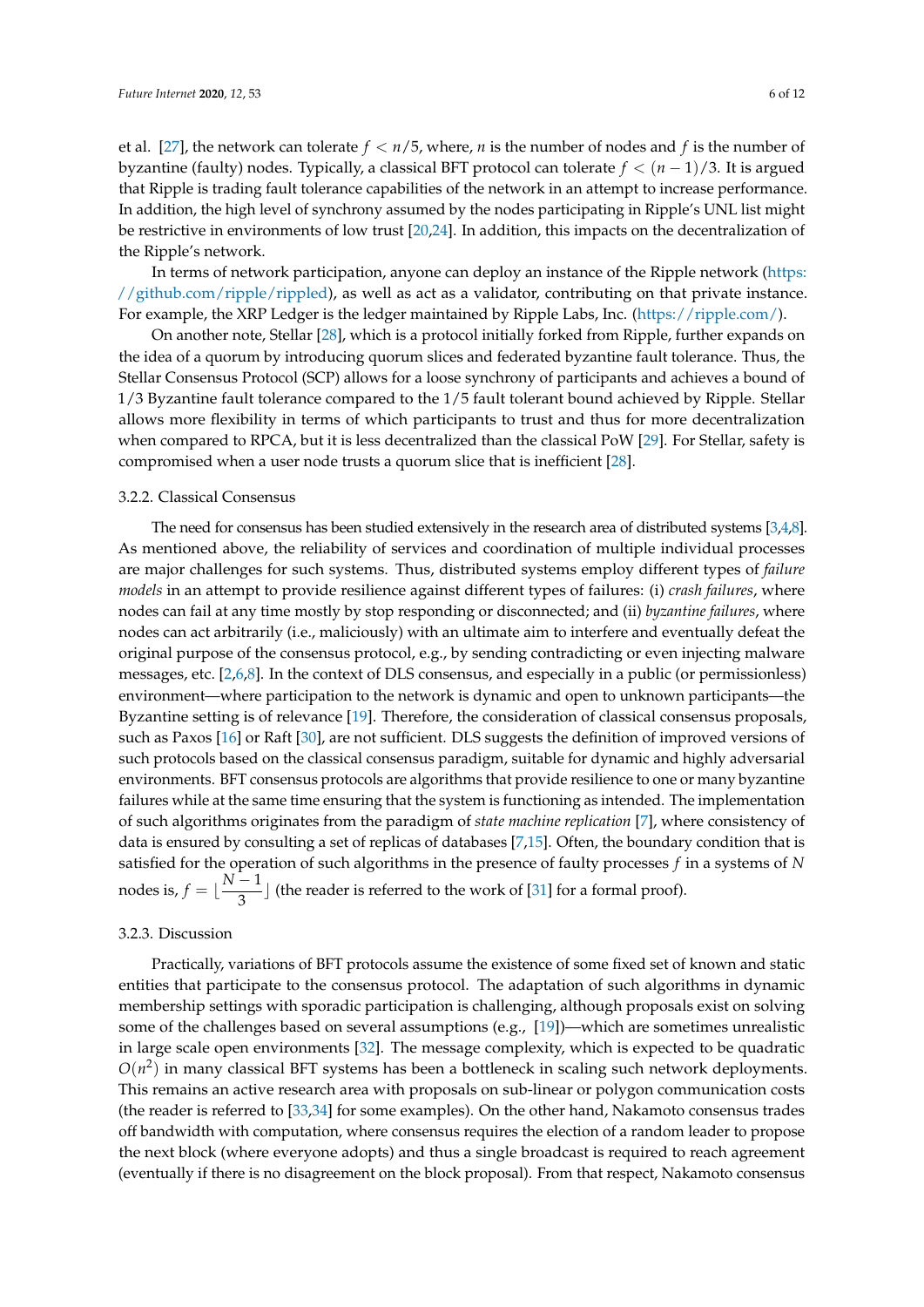can scale on a large scale of participants where participation in the consensus agreement protocol is concurrent. We note that Nakamoto consensus does not utilize the computational power to achieve high transaction throughput, which remains 10 min on average irrespective to the network's overall computational power. It remains that for large scale environments variations of BFT algorithms must comprised on  $n \geq 3f + 1$  [\[32\]](#page-11-2).

In subsequent sections, we discuss our results from experimenting with the XRP ledger and its UNL list, which is critical for the liveness of the network. It remains a challenge on how Byzantine consensus protocols can become more decentralized or even adapted in permisionless networks. For RPCA, each node individually defines a *static* UNL list, and it is the intersection of that list (between pairs of honest nodes) that determines the correct network state. To keep a high level of robustness, the UNL list comprises of validators owned by reputable entities that are incentivized to respond to failures and downtime. However, this limits the degree of decentralization of the entire network. The current implementation of the RPCA consensus algorithm assumes that the UNL list is a trusted subset of the network which defines the minimum overlapping condition.

There is no mechanism in place for detecting which nodes are not behaving according to the protocol and then act upon any potential adversarial action, e.g., by dynamically replacing nodes from the UNL list in order to maintain the minimum overlapping bound of agreeing nodes. One proposal is to maintain the UNL list along with a second list that reports unreliable validator nodes. Under certain conditions, the unreliable list of validators will not influence the minimum overlapping bound of the 80% or even not affect the advancing of the ledger (e.g., voting from adversarial nodes is ignored). Alternatively, it is suggested that the XRP ledger consensus protocol can benefit from a dynamic adaptation of the UNL list (in cases of any failures) or even a reconfiguration of the UNL list members who participate in the consensus protocol. Similar works in the literature suggest the use of *wedging* as a reconfiguration mechanism [\[33\]](#page-11-3). ByzCoin [\[35\]](#page-11-5) and PeerCensus [\[36\]](#page-11-6) elaborate on mechanisms for updating the committee members that participate in consensus using a practical approach to BFT for permissioned settings.

Specifically, in Sections [4](#page-6-0) and [5,](#page-7-0) we experimentally investigate the configuration of the UNL list and its effect on the network performance with respect to varying numbers of malicious nodes. Since the UNL list constitutes an indicator regarding the network's decentralization degree, this investigation helps us better understand the near-to-optimal UNL setup, targeting increased decentralization, as a function of the malicious nodes that are present in the network.

#### <span id="page-6-0"></span>**4. Experimental Setup**

In this section, the experimental setup is described, which consists of two scenarios. The purpose of both scenarios is to help us gain deeper understanding of the performance of the underlying consensus mechanisms with respect to the security of the network in terms of malicious nodes. Regarding the latter, the underlying hypothesis is that a subset of the network nodes is malicious i.e., the respective nodes propagate falsified messages to the entire network. Specifically, the experimental parameters are as follows:

- 1. percentage of malicious nodes in the network;
- 2. percentage of UNL overlap; and
- 3. performance-related metrics.

For both scenarios, the first two experimental parameters are identical. The first parameter aims to simulate the conditions under which varying numbers of malicious nodes participate in the network. These numbers are relative to the total number of network nodes. Specifically, 0–35% malicious nodes were used in the experiments conducted in the present work. This particular range (0–35%) followed the analysis reported in [\[11](#page-10-4)[,27\]](#page-10-19). The second experimental parameter was used for incorporating various degrees of decentralization regarding the underlying consensus. In particular, the percentage of UNL overlap can be considered being inversely proportional to the decentralization degree of the consensus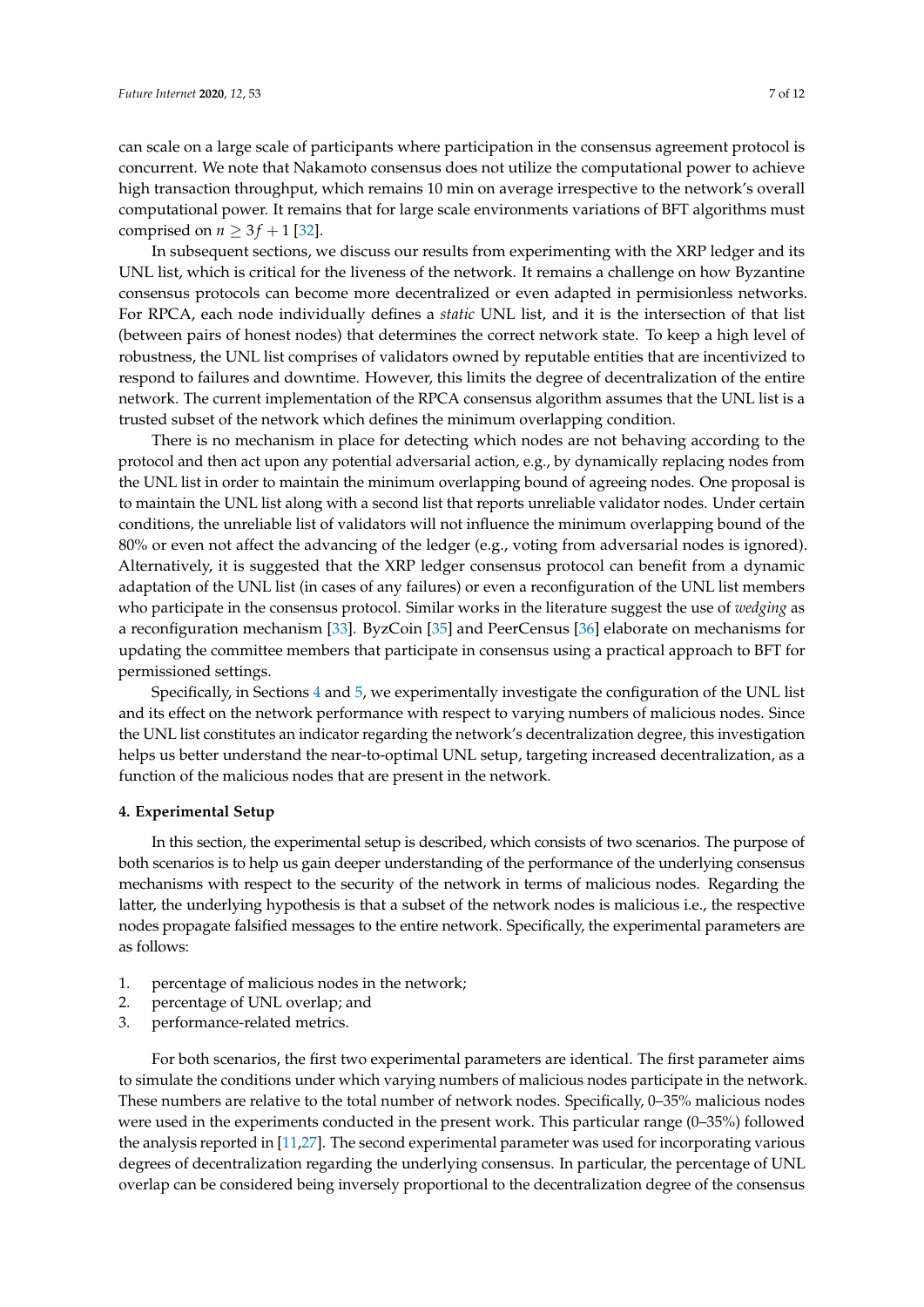process. For example, a network configuration that utilizes 10% UNL overlap is more decentralized compared to the case of 90% UNL overlap. In the next paragraphs, a number of scenario-specific parameters are briefly described.

**Scenario 1: Convergence Time.** The experiments conducted in this scenario were based on the simulator implementation that is publicly available via the following link: [https://github.com/ripple/](https://github.com/ripple/simulator) [simulator.](https://github.com/ripple/simulator) This is described in [\[11\]](#page-10-4). The convergence time (i.e., the time required for reaching consensus between the network nodes) was used as a performance metric. The performance of the consensus mechanism (and, in general, the network as a whole) is inversely proportional to the convergence time.

**Scenario 2: Network Health Indicator.** In this scenario, a more recent version of the simulator was applied, which is also publicly available at: [https://github.com/ripple/rippled/tree/develop/src/](https://github.com/ripple/rippled/tree/develop/src/test/csf) [test/csf.](https://github.com/ripple/rippled/tree/develop/src/test/csf) This simulator is described in [\[27\]](#page-10-19). This newer implementation enabled the computation of a new performance metric, which is more insightful compared to the convergence time used in the first scenario. Specifically, we define the Network Health Indicator (*NH I*) as follows:

$$
NHI = \frac{L_C - L_V}{L_C}, \text{for } L_C > 0 \text{ and } L_V > 0,
$$
\n(1)

where  $L_C$  and  $L_V$  denote the number of candidate ledgers and the number of fully validated ledgers, respectively. By definition,  $L_C \geq L_V$ , i.e., some candidate ledgers may not be validated. According to the above definition, there are two extreme cases. The worst case takes place when none of the candidate ledgers is validated (i.e.,  $L_V = 0$ ) resulting in  $NHI = 1$ . The best case happens when  $L_C = L_V$ , which yields *NHI* = 0. Thus, the performance is inversely proportional to *NHI*.

## <span id="page-7-0"></span>**5. Evaluation Results**

<span id="page-7-1"></span>In this section, we present the evaluation results for the two scenarios described in Section [4.](#page-6-0) Regarding the first scenario, the convergence time is plotted in Figure [1](#page-7-1) as a function of the malicious nodes percentage. The latter spans from 0% to 35%.



Figure 1. Convergence time vs. percentage of malicious nodes for various UNL overlaps.

This is shown for various percentages of the UNL overlap, namely, 10%, 50%, 90%, and 95%. (These values are representative and adequately cover the parameter's space. That is, in-between UNL overlap percentages consistently yielded analogous performance scores. They are not depicted for the sake of plot's readability.) Overall, we observe that low convergence times (less than 1000 ms) are achieved when 90% and 95% UNL overlap is applied. A key observation deals with the broad separation of the considered operational space, in terms of UNL overlap, into two regions,  $[0\%, 20\%]$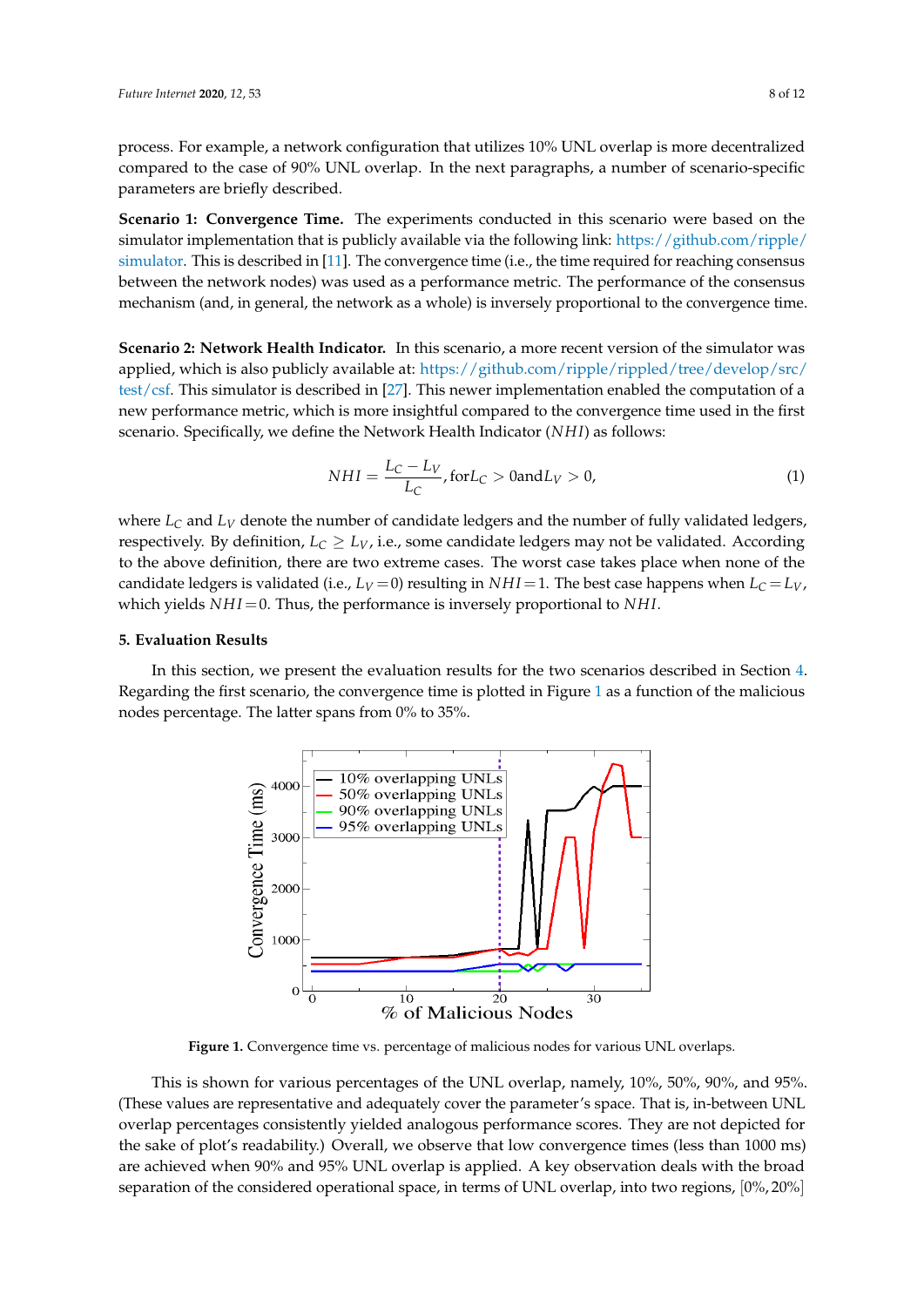and  $(20\%, 35\%)$ , denoted as  $R_1^1$  and  $R_2^1$ , respectively. Regarding  $R_1^1$ , all convergence times lie below 1000 ms, while the utilization of 90% and 95% UNL overlaps exhibits better performance compared to the case of 10% and 50% UNL overlaps. Within the  $R_2^1$  region, the use of 10% and 50% UNL overlaps exhibits a non-robust behavior yielding convergence times that reach, and occasionally exceed, 4000 ms. These observations suggest that high UNL overlaps are needed only when the percentage of malicious nodes increases beyond a certain threshold. This threshold is (empirically) shown to be approximately equal to 20%.

The evaluation results for the second scenario are reported in Figure [2.](#page-8-1) In this figure, NHI (defined in Section [4\)](#page-6-0) is plotted as a function of the percentage of malicious nodes. As in the case of the first scenario, the percentage of malicious nodes ranges from 0% to 35%. NHI scores are shown for three percentages of UNL overlap, namely, 10%, 50%, and 90% (i.e., weak, mild, and strong UNL overlap). Overall, it is observed that, for all three UNL overlaps, higher NHI scores are reached (i.e., the performance drops) as the percentage of malicious nodes increases. The two operational regions identified in the first scenario, are also evident here, i.e.,  $[0\%, 20\%]$  and  $(20\%, 35\%]$  (denoted as  $R_1^2$  and  $R_2$ , respectively). Interestingly, in the entire  $R_1^2$  region, the lowest NHI scores (corresponding to better performance) are consistently achieved for the case of 50% UNL overlap. In  $R_2^2$ , almost identical NHI scores are yielded by all three UNL overlaps. The top performance of 50% UNL overlap within  $R_1^2$ , agrees with the main finding of the first scenario, which indicates that a strict (i.e., high) UNL overlap is not required when a low percentage of malicious nodes is present in the network. As before, the respective threshold is empirically found to be approximately equal to 20%.

<span id="page-8-1"></span>

**Figure 2.** Network Health Indicator (NHI) vs. percentage of malicious nodes for various UNL overlaps.

Overall, the aforementioned finding aligns with the theoretical foundations and analysis of Chase et al. [\[27\]](#page-10-19). On this basis, the 90% threshold reported was not only justified in our work, but also it was further investigated. Specifically, a wide range of such thresholds (10–99%) are experimentally studied in combination with a range of malicious nodes percentages (0–35%) within the bounds of strong and weak correctness [\[11\]](#page-10-4).

## <span id="page-8-0"></span>**6. Conclusions**

This work complements the analysis presented in [\[27\]](#page-10-19) where a minimum bound on the percentage of UNL overlapping is suggested. More specifically, we report results from our empirical experimentation with different percentages of UNL overlaps in conjunction with varying numbers of malicious nodes, measuring their respective effect in terms of network performance. The main experimental finding suggests that, when a low percentage (0–20%) of malicious nodes is present, the centralization degree of the network—as implemented by the UNL's percent overlap—can be significantly relaxed ensuring convergence times being shorter than 1000 ms. A strong UNL overlap,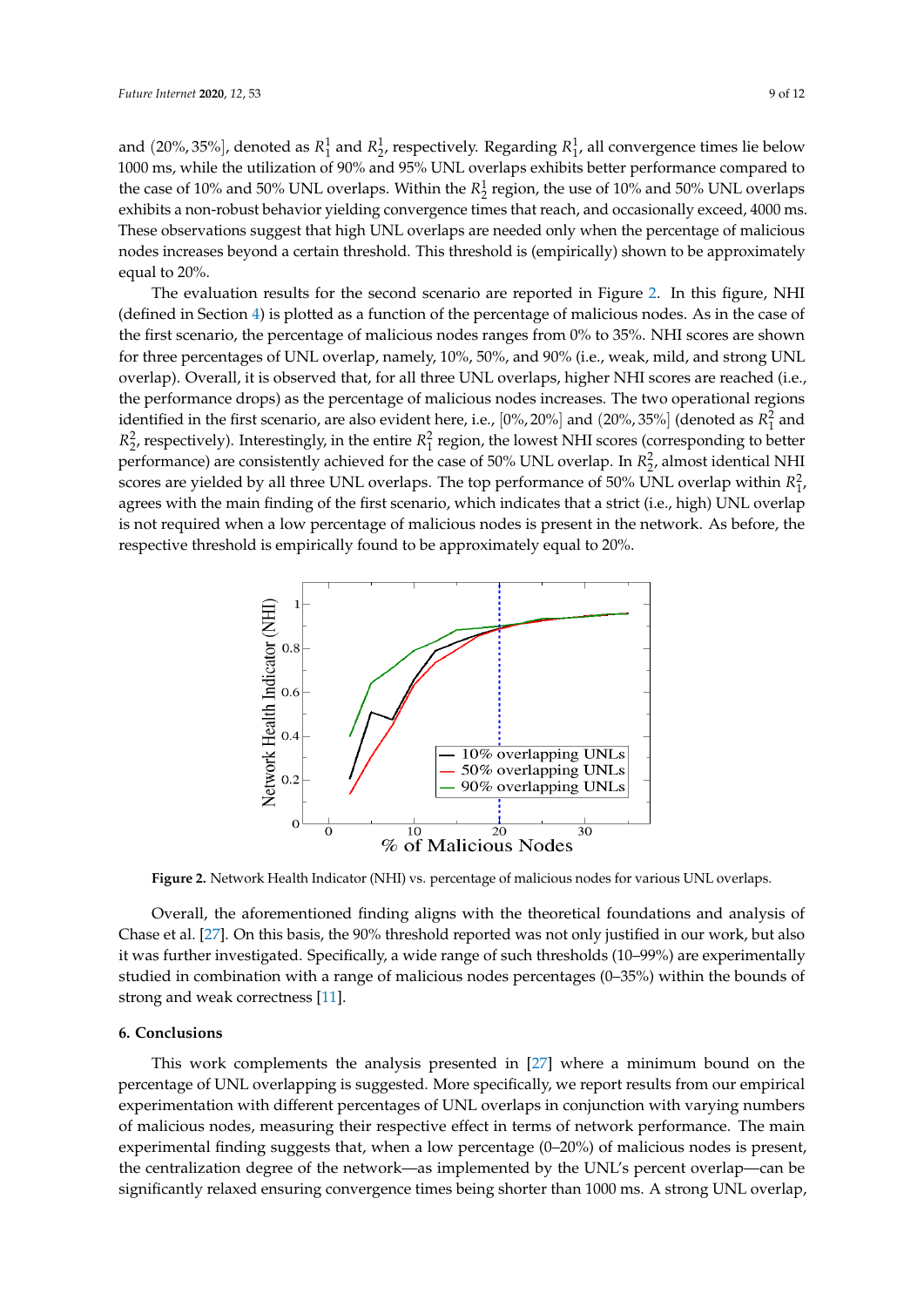for example 90–99%, is needed only when the percentage of malicious nodes exceeds a critical threshold, which equals to 20%. This threshold can be considered as an empirical boundary between two broad operational regions. When the percentage of malicious nodes is less than 20%, the convergence time is upper-bounded at 1000 ms—this holds for all (10–99%) UNL overlaps applied in this work. If the 20% is exceeded, a "burst" effect occurs making the consensus less robust, in terms of time, as the percentage of UNL overlap decreases. The above observations clearly indicate the opportunity for engineering an adaptive scheme for dynamically (i.e., as the networks operates) determining an optimal (or nearly-optimal) UNL overlap. The optimization problem deals with the identification of the lowest possible UNL overlap (thus enhancing the decentralization degree of the network) while constraining the consensus time under a desirable threshold. This is fully aligned with one of the main points reported in [\[37\]](#page-11-7) according to which the enhancement of the network decentralization is of greater importance compared to the protocol efficiency. For this purpose, an additional computational element is required, namely a malicious nodes estimator (or, ideally, identifier/tracker). In this framework, one may configure networks that combine the high reliability of private networks (e.g., Ripple) with the decentralized spirit of open blockchains (e.g., Bitcoin).

**Author Contributions:** Conceptualization, K.C., E.I.; Data curation, K.C., E.I., and A.I.; Formal analysis, K.C., E.I., A.I., and M.T.; Investigation, K.C., E.I., and A.I.; Methodology, K.C., E.I., A.I., and M.T.; Supervision, K.C. and E.I.; Validation, K.C. and E.I.; Writing—original draft, K.C., E.I., and A.I.; and Writing—review and editing, K.C., E.I., A.I., and M.T. All authors have read and agreed to the published version of the manuscript.

**Funding:** This research was funded by the Ripple's Impact Fund, an advised fund of Silicon Valley Community Foundation (Grant id: 2018-188546).

**Acknowledgments:** We thank George Giaglis, Executive Director at the Institute For the Future (IFF), for his assistance with the methodology section of the paper and for the valuable comments that greatly improved the manuscript. We thank also Nik Bougalis, Senior Software Engineer at Ripple Labs Inc., for the valuable suggestions.

**Conflicts of Interest:** The authors declare no conflict of interest.

## **Abbreviations**

The following abbreviations are used in this manuscript:

- RPCA Ripple Consensus Algorithm
- BFT Byzantine Fault Tolerance
- PBFT Practical Byzantine Fault Tolerance
- NHI Network Health Indicator
- PoW Proof-of-Work
- XRP Refers to the three-letter code of the native digital currency used by the Ripple protocol

## **References**

- <span id="page-9-0"></span>1. Sood, D.; Kour, H.; Kumar, S. Survey of computing technologies: Distributed, utility, cluster, grid and cloud computing. *J. Netw. Commun. Emerg. Technol*. **2016**, *6*, 99–102.
- <span id="page-9-1"></span>2. Turek, J.; Shasha, D. The many faces of consensus in distributed systems. *Computer* **1992**, *25*, 8–17. [\[CrossRef\]](http://dx.doi.org/10.1109/2.153253)
- <span id="page-9-2"></span>3. Pease, M.; Shostak, R.; Lamport, L. Reaching agreement in the presence of faults. *J. ACM* **1980**, *27*, 228–234. [\[CrossRef\]](http://dx.doi.org/10.1145/322186.322188)
- <span id="page-9-3"></span>4. Lamport, L.; Shostak, R.; Pease, M. The Byzantine generals problem. *ACM Trans. Program. Lang. Syst.* **1982**, *4*, 382–401. [\[CrossRef\]](http://dx.doi.org/10.1145/357172.357176)
- <span id="page-9-4"></span>5. Castro, M.; Liskov, B. Practical Byzantine fault tolerance. *OSDI* **1999**, *99*, 173–186.
- <span id="page-9-5"></span>6. Clement, A.; Wong, E.L.; Alvisi, L.; Dahlin, M.; Marchetti, M. Making Byzantine Fault Tolerant Systems Tolerate Byzantine Faults. In Proceedings of the 6th USENIX Symposium on Networked Systems Design and Implementation, NSDI 2009, Boston, MA, USA, 22–24 April 2009; pp. 153–168.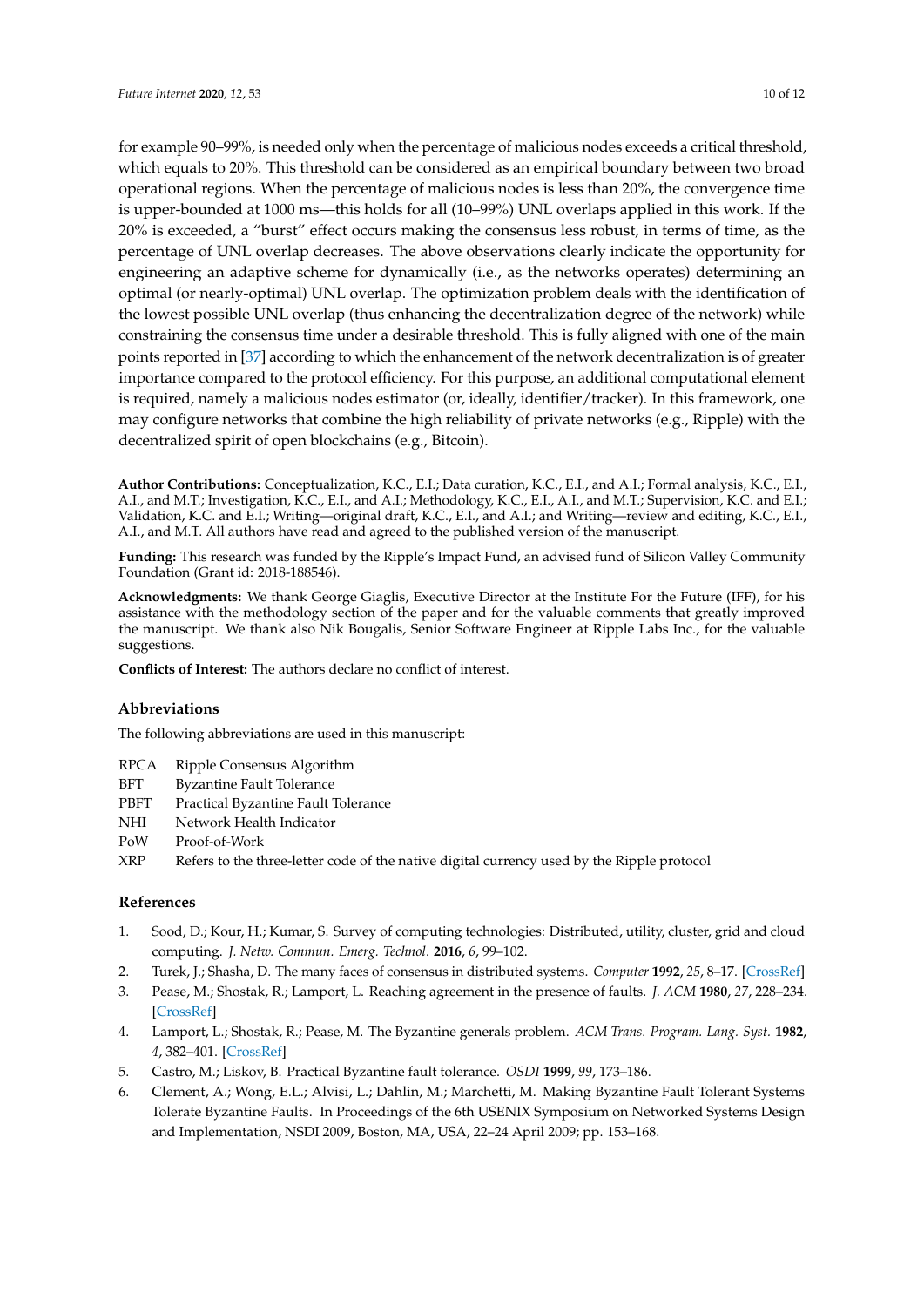- <span id="page-10-0"></span>7. Bessani, A.; Sousa, J.; Alchieri, E.E. State machine replication for the masses with BFT-SMaRt. In Proceedings of the 44th Annual IEEE/IFIP International Conference on Dependable Systems and Networks (DSN 2014), Atlanta, GA, USA, 23–26 June 2014; pp. 355–362.
- <span id="page-10-1"></span>8. Fischer, M.J. The consensus problem in unreliable distributed systems (A Brief Survey). In *Proceedings of the International Conference on Fundamentals of Computation Theory*; Springer: Berlin, Germany, 1983; pp. 127–140.
- <span id="page-10-2"></span>9. Nakamoto, S. Bitcoin: A Peer-to-Peer Electronic Cash System. 2008. Available online: [https://bitcoin.org/](https://bitcoin.org/bitcoin.pdf) [bitcoin.pdf](https://bitcoin.org/bitcoin.pdf) (accessed on 10 December 2019).
- <span id="page-10-3"></span>10. Kiayias, A.; Koutsoupias, E.; Kyropoulou, M.; Tselekounis, Y. Blockchain mining games. In *Proceedings of the 2016 ACM Conference on Economics and Computation*; ACM: New York, NY, USA, 2016; pp. 365–382.
- <span id="page-10-4"></span>11. Schwartz, D.; Youngs, N.; Britto, A. The ripple protocol consensus algorithm. In *Ripple Labs, Inc. White Paper*; Ripple Labs, Inc.: San Francisco, CA, USA, 2014; Volume 5, p. 8.
- <span id="page-10-5"></span>12. Croman, K.; Decker, C.; Eyal, I.; Gencer, A.E.; Juels, A.; Kosba, A.; Miller, A.; Saxena, P.; Shi, E.; Sirer, E.G.; et al. On scaling decentralized blockchains—(A Position Paper). In Proceedings of the International Conference on Financial Cryptography and Data Security, Christ Church, Barbados, 22–26 February 2016; Springer: Berlin, Germany, 2016; pp. 106–125.
- <span id="page-10-6"></span>13. Schneider, F.B. *Replication Management Using the State-Machine Approach, Distributed Systems*; ACM: New York, NY, USA, 1993.
- 14. Garcia, R.; Rodrigues, R.; Preguiça, N. Efficient middleware for byzantine fault tolerant database replication. In Proceedings of the Sixth Conference on Computer Systems, Prague, Czech Republic, 19–22 February 2011; ACM: New York, NY, USA, 2011; pp. 107–122.
- <span id="page-10-7"></span>15. Sousa, J.; Bessani, A. From Byzantine consensus to BFT state machine replication: A latency-optimal transformation. In Proceedings of the IEEE Ninth European Dependable Computing Conference, Sibiu, Romania, 8–11 May 2012; pp. 37–48.
- <span id="page-10-8"></span>16. Lamport, L. Paxos made simple. *ACM Sigact News* **2001**, *32*, 18–25.
- <span id="page-10-9"></span>17. The Zilliqa Team. The ZILLIQA Technical Whitepaper. *Zilliqa*, 10 August 2017. Available online: [https:](https://docs.zilliqa.com/whitepaper.pdf) [//docs.zilliqa.com/whitepaper.pdf](https://docs.zilliqa.com/whitepaper.pdf) (accessed on 13 December 2019).
- <span id="page-10-10"></span>18. Eyal, I.; Gencer, A.E.; Sirer, E.G.; Van Renesse, R. Bitcoin-ng: A scalable blockchain protocol. In Proceedings of the 13th USENIX Symposium on Networked Systems Design and Implementation (NSDI '16), Santa Clara, CA, USA, 16–18 March 2016; pp. 45–59.
- <span id="page-10-11"></span>19. Alchieri, E.A.; Bessani, A.N.; da Silva Fraga, J.; Greve, F. Byzantine consensus with unknown participants. In Proceedings of the International Conference On Principles Of Distributed Systems, Luxor, Egypt, 15–18 December 2008; Springer: Berlin, Germany, 2008; pp. 22–40.
- <span id="page-10-12"></span>20. Xiao, Y.; Zhang, N.; Lou, W.; Hou, Y.T. A Survey of Distributed Consensus Protocols for Blockchain Networks. *arXiv* **2019**, arXiv:1904.04098.
- <span id="page-10-13"></span>21. Bano, S.; Sonnino, A.; Al-Bassam, M.; Azouvi, S.; McCorry, P.; Meiklejohn, S.; Danezis, G. Consensus in the age of blockchains. *arXiv* **2017**, arXiv:1711.03936.
- <span id="page-10-14"></span>22. Levine, B.N.; Shields, C.; Margolin, N.B. *A Survey of Solutions to the Sybil Attack*; University of Massachusetts Amherst: Amherst, MA, USA, 2006; Volume 7, p. 224.
- <span id="page-10-15"></span>23. Cachin, C.; Vukolić, M. Blockchain consensus protocols in the wild. *arXiv* 2017, arXiv:1707.01873.
- <span id="page-10-16"></span>24. Xiao, Y.; Zhang, N.; Li, J.; Lou, W.; Hou, Y.T. Distributed consensus protocols and algorithms. In *Blockchain for Distributed Systems Security*; Wiley: Hoboken, NJ, USA, 2019; p. 25.
- <span id="page-10-17"></span>25. Androulaki, E.; Barger, A.; Bortnikov, V.; Cachin, C.; Christidis, K.; De Caro, A.; Enyeart, D.; Ferris, C.; Laventman, G.; Manevich, Y.; et al. Hyperledger fabric: A distributed operating system for permissioned blockchains. In Proceedings of the Thirteenth EuroSys Conference, Porto, Portugal, 23–26 April 2008; ACM: New York, NY, USA, 2018; p. 30.
- <span id="page-10-18"></span>26. Alvisi, L.; Malkhi, D.; Pierce, E.; Reiter, M.K. Fault detection for Byzantine quorum systems. *IEEE Trans. Parallel Distrib. Syst.* **2001**, *12*, 996–1007. [\[CrossRef\]](http://dx.doi.org/10.1109/71.954640)
- <span id="page-10-19"></span>27. Chase, B.; MacBrough, E. Analysis of the XRP Ledger consensus protocol. *arXiv* **2018**, arXiv:1802.07242.
- <span id="page-10-20"></span>28. Mazieres, D. *The Stellar Consensus Protocol: A Federated Model for Internet-Level Consensus*; Stellar Development Foundation: San Francisco, CA, USA, 2015; p. 32.
- <span id="page-10-21"></span>29. Sankar, L.S.; Sindhu, M.; Sethumadhavan, M. Survey of consensus protocols on blockchain applications. In Proceedings of the IEEE 4th International Conference on Advanced Computing and Communication Systems (ICACCS), Coimbatore, India, 6–7 January 2017; pp. 1–5.